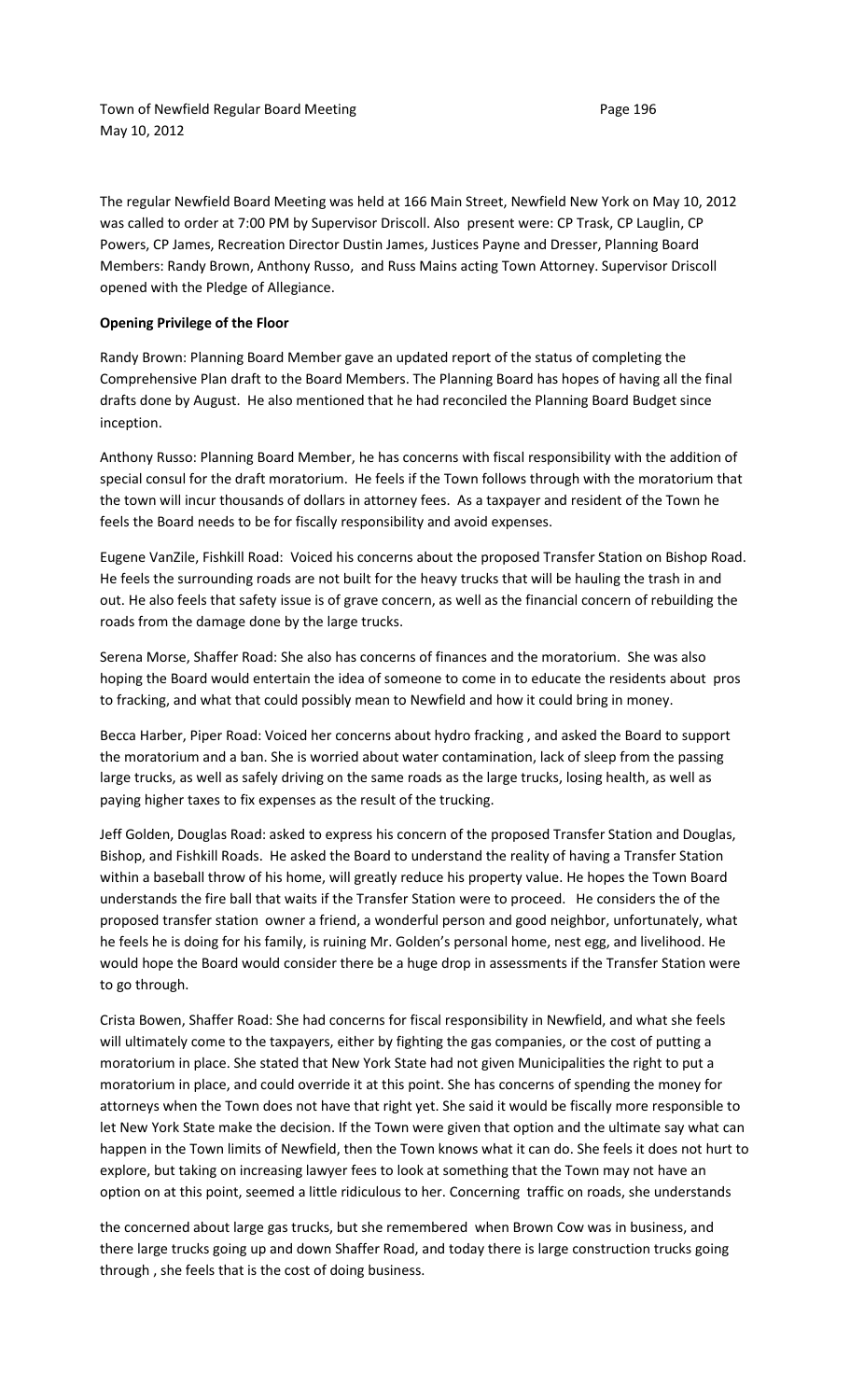Town of Newfield Regular Board Meeting entitled and the Case 197 May 10, 2012

Todd VanOrman, Blovsky Hill Road: Had concerns about hydro fracking, and the possible effects on our watersheds. He stated he is in favor of a one year moratorium, and a ban as well concerning hydrofracking.

Lynn Watros, Newfield Fire Company Member: Invited the Town Board to tour the Fire Company facility. This year is the end of a three year contract and before the end of the year the Fire Company and the Newfield Town Board will be meeting to renegotiate a new contract.

Bob Seely, Starks Road: is concerned about the effects of horizontal water hydrofracking.

Amy Amabile, Seeley Hill Road: Would like to see a budget for the legal fees concerning investigation of the moratorium. She also wondered how the road repair would be paid for near the proposed transfer station. She stated she supported the moratorium, and a possible ban. She mentioned that recently she had traveled through the Dakota's and eastern Montana, and saw the destruction from the oil industry that has befallen the Towns. She is concerned about the roads being destroyed and at most are marginal in condition. She would also like to see a budget of how things will be paid for as a result of extensive truck use. She mentioned that with natural gas prices being down, and there is not a lot of income, will there be much of a tax base increase from the oil companies? Is there enough to offset the decrease in property values?

Alex Ribero, Bishop Road: He moved to Newfield in 2005, and lives with his wife and 3 sons on property that is adjacent to the proposed transfer station location. He is concerned about the increased traffic and the safety of his children and neighbors. He has concerns of his property value decreasing.

Rebecca Ribero, Bishop Road: She also has concerns concerning the proposed transfer station. She understands that a proposal may have been submitted to the Town Board that contained a diagram of the proposed site, and feels it is an important fact that it is located in the middle of houses, boarder by a creek, homes that have families, children, pets and dogs. She is concerned about future industrial traffic coming into an area that is not zoned but is in an agricultural district. There are also wets lands that run through the property and eventually make their way to Treman Park. The plan calls for a 3000 gallon underground tank to collect the waste water, she is concerned for leakage, breakage, and flooding. She also has concerns about her property value, her well is also downhill from the propose site, and she would also like to know where the road is going to access.

Scott Thomas, Bishop Road: His property also boarders the proposed transfer station location. One of his main concerns is he has a hand dug well, if anything were to happen he has grave concerns for his water supply. Noise is also a concern, at the moment, there is filling being trucked into the site, and he can hear the trucks coming in throughout the day, if the transfer station were to add to the increased traffic six days a week, he would find that unbearable. He also just planted an orchard of fruit trees, and planned on them being organic, but with the proposed transfer station, he will not be able to do that. His greatest concern is his 4 year old son's safety.

Tom Reynolds, Van Kirk Road: Feels that a lot of the statements being made about the environment are incorrect to uninformed. He stated that the gas industry coming to the town could be our economic recovery. He proposed that the board and he have a debate at the Newfield Fire Hall.

Lillian Lightborn, Newfield Garden Apartments: supports the proposed the Newfield Farmers Market.

Elery Rumsey, Main Street: Came with noise (loud music) concerns in areas where houses are closely populated. He would like to see the Board sit down and talk about a possible noise ordinance. He would like to see some sort of compromise and respect for the neighbors.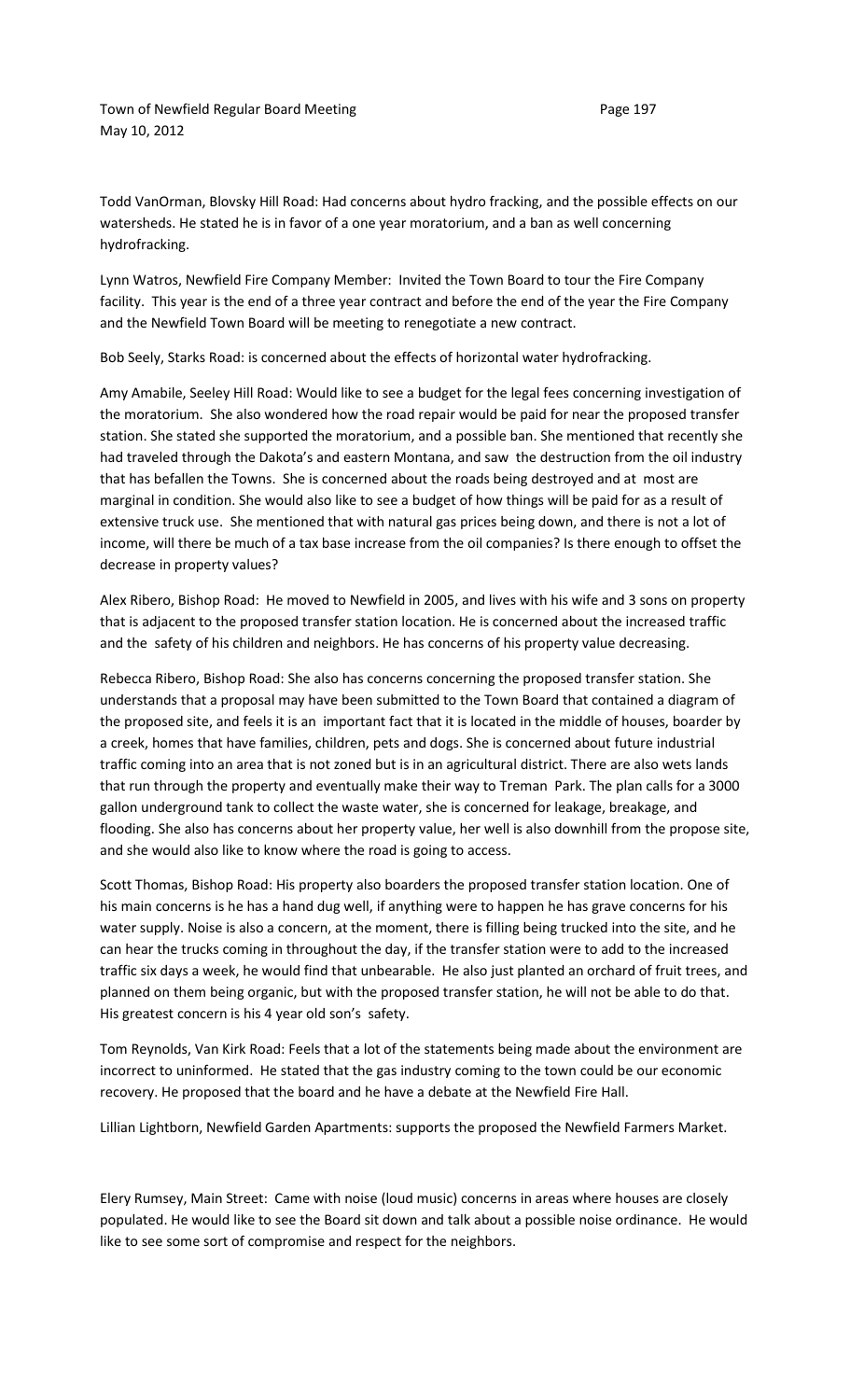Town of Newfield Regular Board Meeting **Page 198** Page 198 May 10, 2012

Add a presentations by Tina Winstead for the Newfield Public Library, to be followed by a presentation by Justices Payne and Dresser. Supervisor Driscoll asked to remove resolution # 4, and review at a work session. He also asked to add an additional resolution.

Tina WIndstead and Jill Henry from the Newfield Public Library gave the Report to the Community for the year ending 2011. She noted there were a 48% increase people visiting the library and an 44% increase in items checked out in the last for years. She reviewed the grants and donations received from different organizations. Also reviewed were the various programs and events that the NPL has sponsored in 2011.

Justices Payne and Dresser were present to discuss Resolution # 21-2012, and thank the Board for the time invested into it. Justice Payne shared with the Board, a fresh new process that occurred in the court last week. **RESOLUTION # 21-2012** was read by Supervisor Driscoll as follows: Motion was made by Council Person James and seconded by Council Person Powers

Resolution to Transfer in the amount up to and not to exceed \$3,000 from A1990.4 Contingent Account and to establish 2012 Budget Modification by adding Account A1110.113 Personal Services Court Clerks CDR in the amount up to and not to exceed \$3,000.

Motion was made by Council Person James and seconded by Council Person Powers

Discussion was opened with Council Person Laughlin asking if there would be two lines, as there are two court clerks. Supervisor Driscoll stated it would remain in one line as a work line. Justice Payne responded that this is being called the "Criminal Disposition Report Project", as it will entail using both court clerks and their hours. Justices Dresser and Payne have a duty and obligation to the Town to review each file, before the CDR is done. Council Person Laughlin asked if the project had been started, Justice Payne responded that there had been no time to do so. Council Person James was glad that this was being set up as a personnel code, and she was glad to see it was a collaborative effort. Council Person Laughlin asked if had been discussed putting part of the money would be put into the line to start with to see how the process went. Supervisor Driscoll responded that it reads that it is an up to, and not to exceed, and that he would be making the transfers as needed from the contingent line to the salary line, and this permits him to do this without coming to the Board each time there is a need for a transfer. Justice Dresser asked how the CDR time tabulated differed from the regular clerk tabulated time. Supervisor Driscoll replied that the times would be kept separately on the same time sheet. Council Person Trask commented about an earlier discussion that there are a monthly accounting of the hours, and the monthly progression of the cases being taken care of. He also asked if there were a possibility of the project being completed in less time. It was responded by the Justices, that there was a possibility, but they cannot be sure.

Vote: CP James: AYE, CP Powers: AYE, CP Laughlin: AYE, CP Trask: AYE, Supervisor Driscoll: AYE Motion Passed.

**Correspondence**: Supervisor Driscoll reported that the Board had received a letter from the Newfield Senior Citizens reporting on their programs and requesting a stipend of \$1,500.00. Supervisor Driscoll asked that it be added to the agenda for the work session. He reported he and the Board received correspondence the proposed transfer station from residents from Bishop Road as well.

**Adoption of the April 2012 Board Minutes**: Motion was made to accept the April 2012 minutes by Council Person Laughlin, and seconded by Council Person Trask.

Vote: CP James: AYE, CP Powers: AYE, CP Laughlin: AYE, CP Trask: AYE, Supervisor Driscoll: AYE Motion Passed.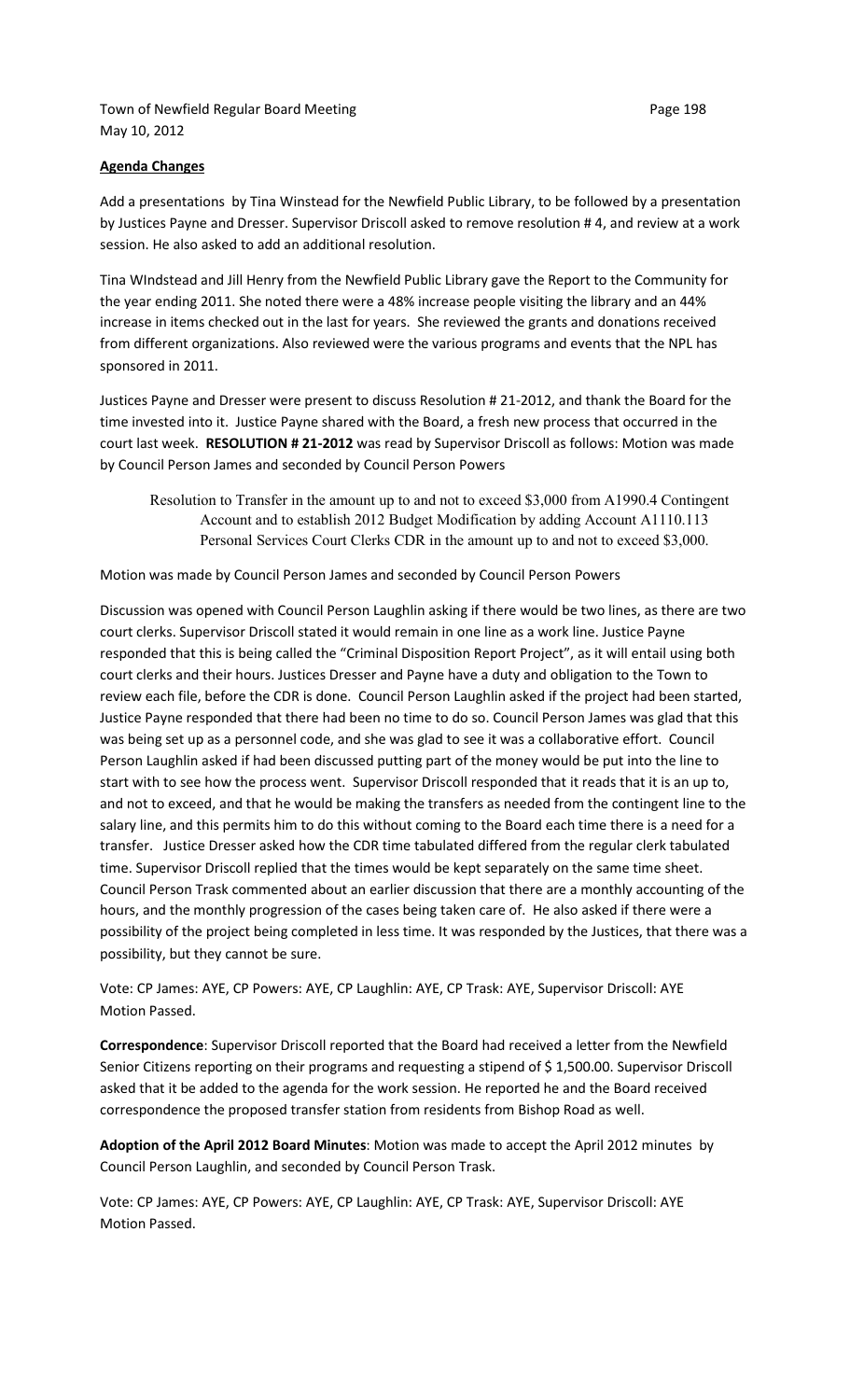Town of Newfield Regular Board Meeting entitled and the Page 199 May 10,2012

## **Reports:**

Highway: Absent Water/Sewer: Absent, a report was included in the Board Packets Code Enforcement: Absent Tompkins County Legislature: Absent Recreation: Recreation Director Dustin James reported that he was starting to transition to summer activities, and adding a teen program and an outdoor summer movie program in late June. He is

working with local people to start a summer youth gardening initiative and have it tie in with the Newfield Farmers Market. He mentioned there are grants available to help pay for these opportunities. The Rec Advisory Committee met and they have put together a community survey, about the Recreation

Department, that should be sent out soon. He is also working on a golf tournament for a fund raiser for the Recreation, for late summer up at the Trumansburg Golf Course. The Volley Program ended at the end of April and was a big success. Youth Track and Baseball are both up and running well and the softball program is involved with the Desi Jacobs league in Ithaca, with the Youth Bureau. There are 25 children participating with the youth track program, and good increase from last year. Summer Camp is on at the school. The pool will be open this year. The Cafeteria received a grant for free lunch and breakfast for any for any Newfield children. Supervisor Driscoll announced that Dustin had taken his Civil Service Exam, and can now be permanently appointed as Newfield Recreational Director. Supervisor Driscoll read **Resolution NO 22-2012** 

# **ADOPTION OF THE 2013-2017 INTERMINICIPAL RECREATION PARTNERSHIP AGREEMENT:**

## **Resolution NO. 22-2012**

RESOLVED, that the Town of Newfield agrees to renew the August 17, 2007 Intermunicipal Recreation partnership Agreement for an additional 5 years, expiring December 31, 2017 and further

RESOLVED, that a copy of the resolution be sent to the Recreation Partnership Board c/o Tompkins County Youth Services, 320 W. State Street, Ithaca NY 14850.

Motion was made by Council Person Laughlin, and seconded by Council Person James.

Vote: CP James: AYE, CP Powers: AYE, CP Laughlin: AYE, CP Trask: AYE, Supervisor Driscoll: AYE Motion Passed.

Supervisors Report: The audit of 2011 will begin on Monday, May 14<sup>th</sup> through Friday. Council Person Trask asked who would be over seeing the audit as the Town representative. Supervisor Driscoll responded that Nadine Bennett and he would be.

Supervisor Driscoll read **Resolution NO. 23-2012**

# **ADOPTION OF DRIVEWAY PERMIT AND CULVERT FEE TO THE TOWN LAW ON EXCAVATION AND CONSTRUCTION IN MUNICIPAL ROADWAYS AND HIGHWAY RIGHTS-OF-WAY:**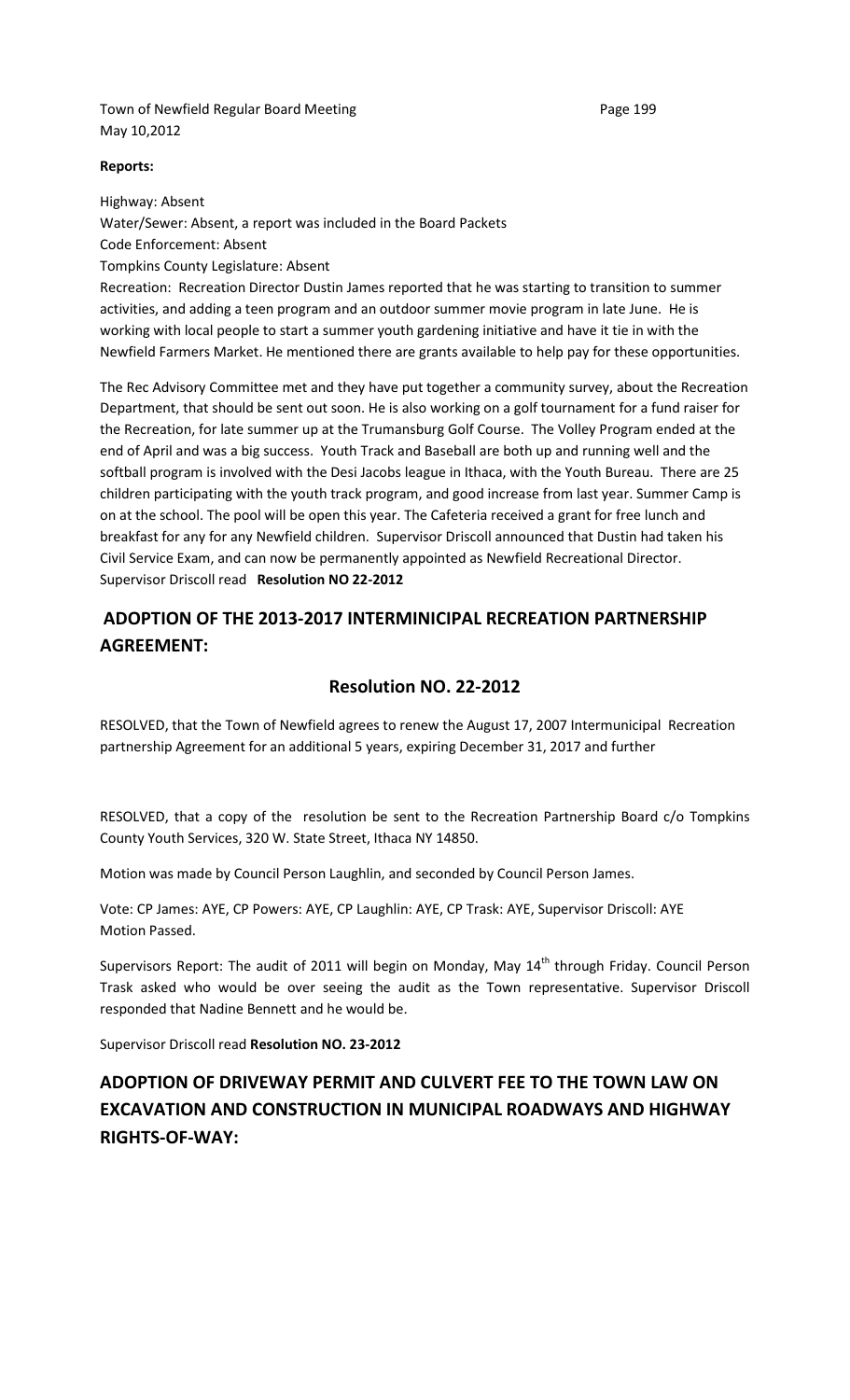Town of Newfield Regular Board Meeting entitled and the Page 200 May 10.2012

RESOLVED, that the Driveway Permit fee is established at \$25, and

BE IT FURTHER RESOLVED that the Culvert Installation fee is established at \$200 for up to 30 feet of pipe and \$50 for each additional 10 feet such pipe to be supplied be the property owner according to the specifications of the Highway Superintendent.

Motion was made by Council Person Trask to adopt Resolution 23-2012 and seconded by Council Person Powers.

Discussion: Council Person Laughlin asked if the Town would now be installing culverts on Town roads.

Council Person James asked if the fees that were indicated were suggested by Highway Superintendent Berggren, in that it would cover the cost of the installation. Supervisor Driscoll replied that yes, the fee would cover the costs of installation, and were comparable to the Town of Enfield.

Vote: CP James: AYE, CP Powes: AYE, CP Laughlin: AYE, CP Trask: AYE, Supervisor Driscoll: AYE Motion Passed.

Supervisor Driscoll read **Resolution NO. 24-2012:**

### **ADOPTION OF NEW ROAD CONSTRUCTION SPECIFICATIONS**

WHEREAS the Town of Newfield (the Town), from time to time, accepts the conveyance of roadways built by private developers in the Town, and

WHEREAS the Town accepts such conveyance provided that the roadways meet the required specification for Town roadways, and

WHEREAS the Town, from time to time, updates the required specifications

NOW THEREFORE BE IT RESOLVED, that upon the recommendation of the Town Highway Superintendent, Town of Newfield roadway specifications are hereby updated and that attached the specifications are outlined in the attached schedule.

Motion was made by Council Person James to adopt Resolution 24-2012 and seconded by Council Person Trask.

Vote: CP James: AYE, CP Powers: AYE, CP Laughlin: AYE, CP Trask: AYE, Supervisor Driscoll: AYE Motion Passed.

Supervisor Driscoll read the proposed **Resolution NO. 25-2012** 

## **APPOINTMENT TO FILL VACANCY ON THE TOWN OF NEWFIELD PLANNING BOARD**

RESOLVED, that upon recommendation of the Town of Newfield Planning Board Nancy Dolge of 127 Puhalka Road is hereby appointed to a three year term to fill the vacancy created by the resignation of Christine Ranney.

Motion was made by Council Person Powers to accept Resolution NO. 25-2012, and seconded by Council Person James.

Council Person Laughlin asked if there were more than one applicant. Randy Brown responded that there was another.

Vote: CP James: AYE, CP Powers: AYE, CP Laughlin: AYE, CP Trask: AYE, Supervisor Driscoll: AYE Motion Passed.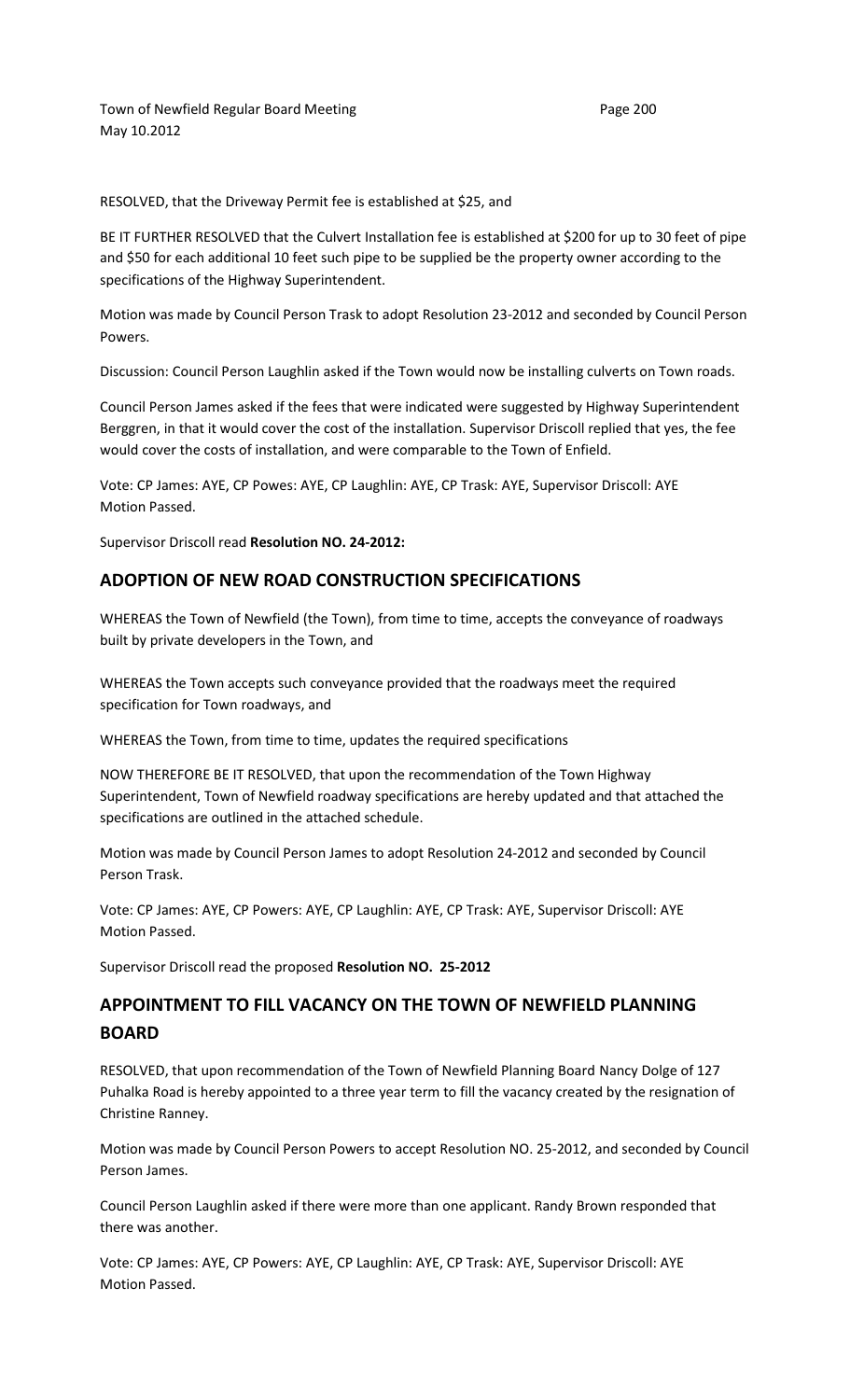Town of Newfield Regular Board Meeting entitled and the Page 201 May 10, 2012

Supervisor Driscoll read **Resolution NO. 26-2012** 

## **RESOLUTION NO.26-2012**

## **TO ENDORSE A FARMER'S MARKET IN THE TOWN OF NEWFIELD**

Whereas the residents of Newfield have expressed an interest in a Farmers' Market as a means of access to fresh foods, for small farms and community businesses to sell their products, and a place for community members to gather; and

Whereas, the State of New York is encouraging Farmers' Markets as a way to provide outlets for farm products and provide improved food access;

Now Therefore be it resolved that

The Town of Newfield applauds and endorses the creation of a Farmer's Market in the Town and will add the Newfield Farmer's Market as an additional insured to its liability insurance coverage.

Motion was made by Council Person Trask to accept Resolution NO. 26-2012, and seconded by Council Person Laughlin.

Vote: CP James: AYE, CP Powers: AYE, CP Laughlin: AYE, CP Trask: AYE, Supervisor Driscoll: AYE Motion Passed.

Supervisor Driscoll read Resolution **NO 27-2012** 

### **RESOLUTION NO. 27-2012**

**WHEREAS**, The Town of Newfield (the Town) is provided cable service by Time Warner Cable; and

**WHEREAS**, the Town recognizes the advantage of cooperation with other municipalities with regard to cable franchise issues; and

**WHEREAS**, the Town is interested in exploring, through the Tompkins County Council of Governments, the possibility of entering into an agreement with other municipalities to form a Consortium to negotiate, on behalf of (the Municipality), a renewal franchise agreement with Time Warner Cable; and

**WHEREAS**, the intent would be to form a Consortium with the authority to conduct public hearings, conduct surveys, and engage in all activity, within the limits of applicable State and Federal Law, that is necessary and appropriate to negotiating a renewal franchise agreement for its member municipalities; and

**WHEREAS**, the Consortium may be charged with analyzing the financial, technical, and legal issues related to cable television regulation to enable the member municipalities to reach sound judgments in exercising their regulatory authority with regard to such matters as cable television rates, franchise fees, and nature and quality of service; and

**WHEREAS**, all members of the Consortium would individually reserve the right to approve, disapprove, or amend the franchise agreement so negotiated on their behalf; and

**NOW THEREFORE**, it is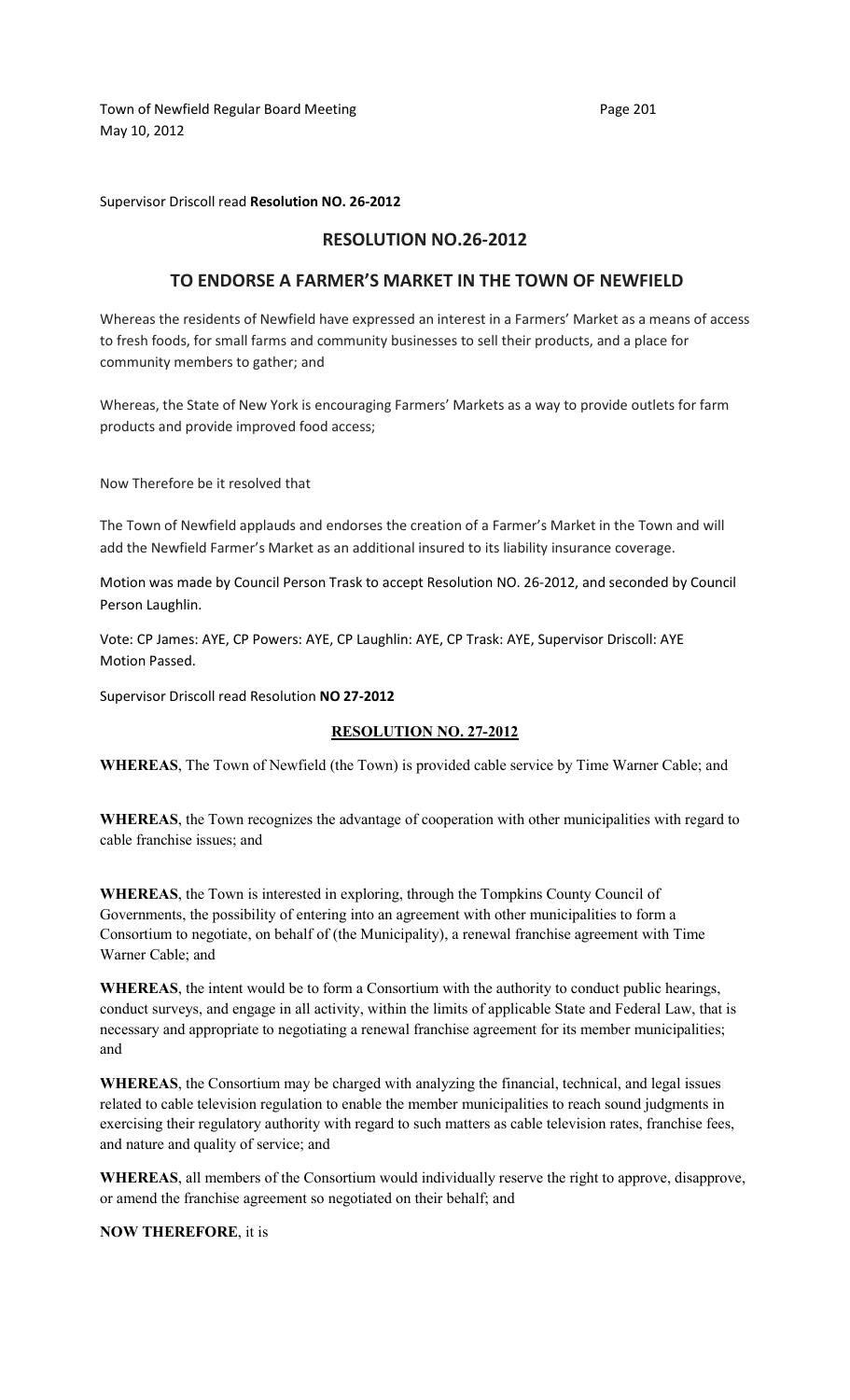Town of Newfield Regular Board Meeting entitled and the Page 202 May 10, 2012

**RESOLVED**, that the Town does hereby express interest in exploring the possibility of forming a consortium of municipalities to negotiate on its behalf for the renewal of its franchise agreement with Time Warner Cable; and it is further

**RESOLVED**, that the Town does hereby reserve the right to refrain from joining the consortium should the terms and conditions of joining the consortium prove to be unacceptable to the Board.

Motion was made by Council Person James to adopt Resolution NO. 27-2012 and seconded by Council Person Powers.

Vote: CP James: AYE, CP Powers: AYE, CP Laughlin, AYE, CP Trask: AYE, Supervisor Driscoll: AYE Motion Passed.

Supervisor Driscoll read proposed Resolution **28-2012**

**Resolution Urging the Governor and the New York State Legislature to Develop a Blend of Revenue Streams and Other Taxation of Natural Gas Extraction and to Establish and Accurate, Transparent, and Verifiable Method of Measuring and Reporting Shale Gas Production** 

Whereas New York State is preparing to permit the process of extracting natural gas from the Marcellus Shale areas in our region in the near future, and

Whereas local governments have already incurred expensed in preparation for the extraction of natural gas and will incur expenses such as repair for roads, higher social service costs, emergency services, ect.,when this industry comes to town and before any ad valorem revenue is received, and

Whereas, ad valorem tax on production is the only revenue source for local governments to offset the cost of incorporation the gas extraction industry into its community, and

Whereas, ad valorem tax on production is not a revenue source for a municipality adjacent to one that has gas extraction, yet the adjacent community will also incur impacts and expenses from the gas extraction industry, and

Whereas, the State and local process for levying and ad valorem tax on gas production has a built in delay for a minimum of 3 years( 1 gas produced but not reported until year 2 when it is added to assessment role for year 3 when the gas producers are sent tax bills for year 1's production) between the time that the gas is extracted( not the well pad constructed, well drilled and pipelines connected)and the year the local government will receive revenue which means that t under the current system, tax payers will need to pay for the impacts of this industry on the local government and community before any revenue is received to offset those costs, and

Whereas, other states that have hosted the gas and oil extraction industry for many years have a blend of fees and several taxes including ad valorem and severance to cover expenses to governments as they are incurred and do not saddle the civil society with this burden, and

Whereas the calculation for Unit Production Value (UPV) in determining assessment of natural gas in New York State has not been completed for tight shale deposits like Marcellus so any planning for ad valorem revenue from as extraction is impossible yet the prospect for impact is imminent, and

Whereas, the yet undetermined UPV is multiplied by self-reposted gas production to determine the assessed value of given well, and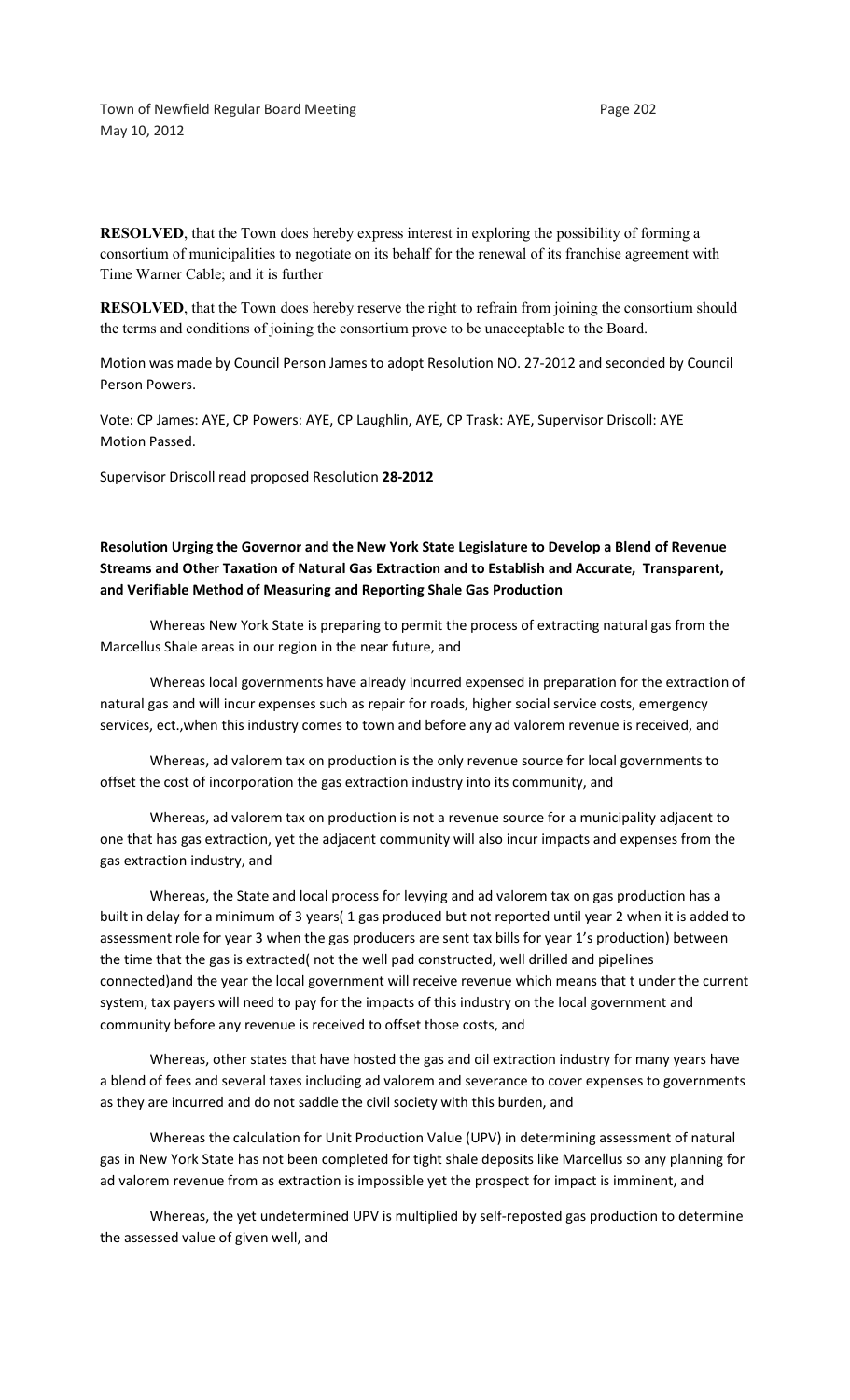Town of Newfield Regular Board Meeting Page 203 May 10, 2012

Whereas, there is no independent oversight of the gas meter accuracy, its installation, or its reading of extracted natural gas (self-reporting by the energy companies) which is an affront to the assessment process used for all other taxable properties within our County, now therefore be it

Resolved, That the Town of Newfield strongly urges the Governor and the New York State Legislature to develop a blend of revenue streams through fees and other taxation of natural gas extraction to provide funds for state and local governments when expenses are incurred,

Resolved, further, That the Town of Newfield, NY urges the Governor to direct the Office of Taxation and Finance to establish, through an open and transparent process, the Unit Production Value for assessment of shale natural gas like Marcellus,

Resolved, further, That the town of Newfield, NY demands that the Governor and the New York State Legislature establish an accurate, transparent, and verifiable method of measuring and reporting shale gas production.

RESOLVED, further, That copies of this resolution shall be sent to Director Bradley J. Field of the New York State Department of Environmental Conservation Division of Mineral Resources, Governor Andrew Cuomo, NYSDEC Commissioner Joe Martens, Chair of the Senate Committee on Environmental Conservation Mark Grisanti, Commissioner of Taxation and Finance Thomas H. Mattox; Chair of the Senate Committee on Energy and Telecommunications, George D. Maziarz, Senate Majority Leader Dean Skelos, Deputy Senate Majority Leader Thomas W. Libous, Senate Minority Leader John Sampson, Deputy Minority Leader Neil D. Breslin, New York State Senators James Seward, Michael Nozzolio, Thomas O'Mara, [Liz Krueger, Thomas Duane, Bill Perkins], New York Assembly Speaker Sheldon Silver , Assembly Majority Leader Ron Canestrari, Assembly Minority Leader Brian Kolb, Chair of the Assembly Committe on Environmental Conservation Robert Sweeney, Chair of the Assembly Energy Committee Kevin Cahill, Assemblywoman Barbara Lifton, Attorney General Eric Schneiderman, United States Senate Committee on Energy and Natural Resources Chair Jeff Bingaman, Untied States Senate Subcommittee on Energy, Water, and Power Chari Jeanne Shaheen, United States Senators Charles Schumer, andKirsten Gillibrand, United States Representatives Energy and Water Development and Related Agencies Subcommittee Chair Rodney P. Frelinghuysen, Subcommittee on Environment and the Economy Member Diana DeGette, United States Representatives Maurice Hinchey, and Richard Hanna, and the New York State Association of Counties, the New York Association of Towns, and the New York Conference of Mayors.

Motion was made by Council Person Powers and seconded by Council Person James

Council Person Trask commented that there had not been any discussion about this resolution at the work session, and thought it should be tabled until there was a work session. Council Person Laughlin asked if an ad valorem tax is based on the assessed value of property, Supervisor Driscoll said it would be on the gas. She also felt the Town needed to look at this at a work session. Council Person Powers stated that the purpose of the resolution was to ask the Governor to look at the resolution. Council Person James also stated it was confusing to her as well. And that in earlier discussions that there is not severance tax in New York State?

Motion to table the Resolution 28-2012 was made by Council Person Trask and seconded by Council Person James until it can be discussed at the work session on May 30<sup>th</sup>.

April 2012 Expenses:

| <b>General Fund: Vouchers Totaling:</b>    | \$66,067.24 |
|--------------------------------------------|-------------|
| <b>Recreation Fund: Vouchers Totaling:</b> | \$2595.26   |
| Highway Fund: Vouchers Totaling:           | \$52,059.52 |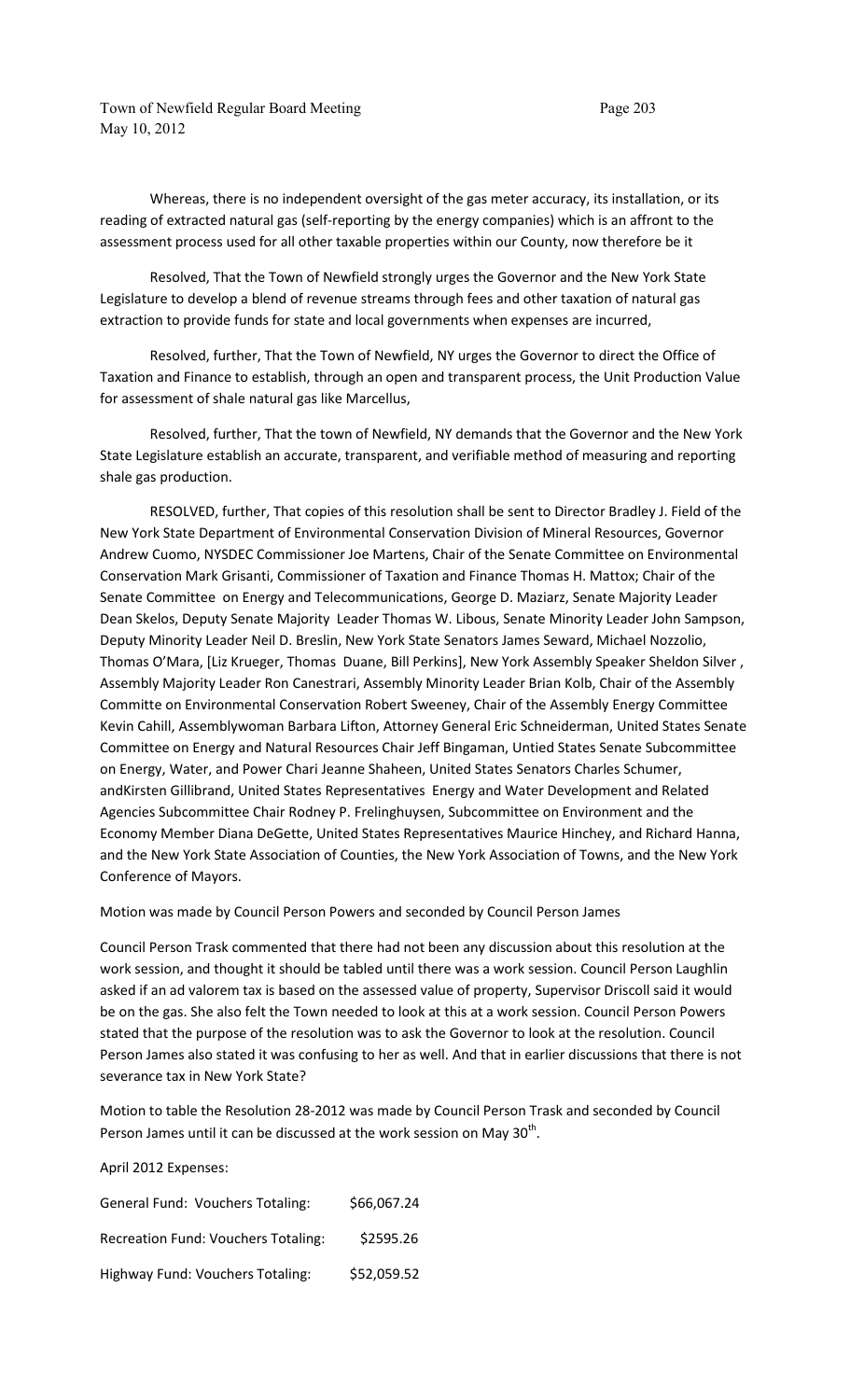Town of Newfield Regular Board Meeting Page 204 May 10, 2012

| <b>Streetlight Fund: Vouchers Totaling:</b> | \$1,218.29 |
|---------------------------------------------|------------|
| Sewer Fund: Vouchers Totaling:              | \$3,182.27 |
| Water 1 Fund Vouchers Totaling:             | \$2,118.80 |
| Water 2 Fund Vouchers Totaling:             | \$1,250.73 |
| Trust & Agency Fund Totaling                | \$3,597.78 |

 Supervisor Driscoll asked for a motion to approve the April 2012 expenses, Council Person Trask asked concerning the payment of the January payment to Blue Cross/Blue Shield for Supervisor Driscoll, and what the repayment schedule would be. Supervisor Driscoll stated he hoped to repay it to the Town by the end of the year. Council Person Trask thought there should be a resolution to accept that note as was not to be part of the bills for 2012.Supervisor Driscoll said he could pay the Town \$50.00/month until the end of the year to clear it up. Council Person Powers asked Supervisor Driscoll if he could do that, his response was he would try. Council Person James made a motion to table this discussion for a work session, and Council Person Laughlin seconded it.

Council Person Trask stated that the bill was being presented this evening for payment; under bills that should not have happened to begin with. Supervisor Driscoll said the bill could be withdrawn and hold it until the work session. Council Person James stated she was comfortable with paying the bill and expecting repayment.

Council Person Laughlin asked why the Court Fines for February dated; March 7, 2012 was just being paid. The Town Clerk clarified that sometimes the Court Fine bills do not come as expected, and it was not held. She also asked about a Simply Prescription bill that was presented late. Supervisor Driscoll stated he thought it had to do with an underpayment, and the Town had asked Blue Cross/Blue Shield for a complete accounting of all of the billings and payments. He was asked if it should be coming from the 2011 budget rather than the 2012? Supervisor Driscoll stated he would research that.

Motion was made by Council Person Trask and seconded by Council Person Laughlin

Vote: CP James: AYE, CP Powers: AYE, CP Laughlin: AYE, CP TRASK: AYE, SUPERVISOR DRISCOLL: AYE

MOTION PASSED

#### **CLOSING PRIVILEDGE OF THE FLOOR**

Nancy Dolge: asked that her address be corrected to 127 Puhalka Road, rather than Miller Road

Eugene VanZile: Commented additional concerns of people that work the night shift, and sleep in the day, how would they sleep with the noise from the trucks going to the transfer station in the neighborhood? He also mentioned that there was a conflict of the truck route being told to various neighbors.

Sandy VanZile: She has concerns of accidents with the curve on Fishkill Road, the hill and the bridge that does not have guard rails on the sides. She is worried safety for children in the school buses and on foot.

Anthony Russo: Wanted to confirm he is interested and thought he was confirmed as a member of the planning board for the next five years. He was not sure why it was up for question.

He also wanted to restate that a lot of the positions which were expressed about the moratorium and the gas are really not based on fact but rather anecdotal. He would appreciate when that subject is discussed, that it be based on fact, not about anecdotal things that we hear from PA. or Alaska.